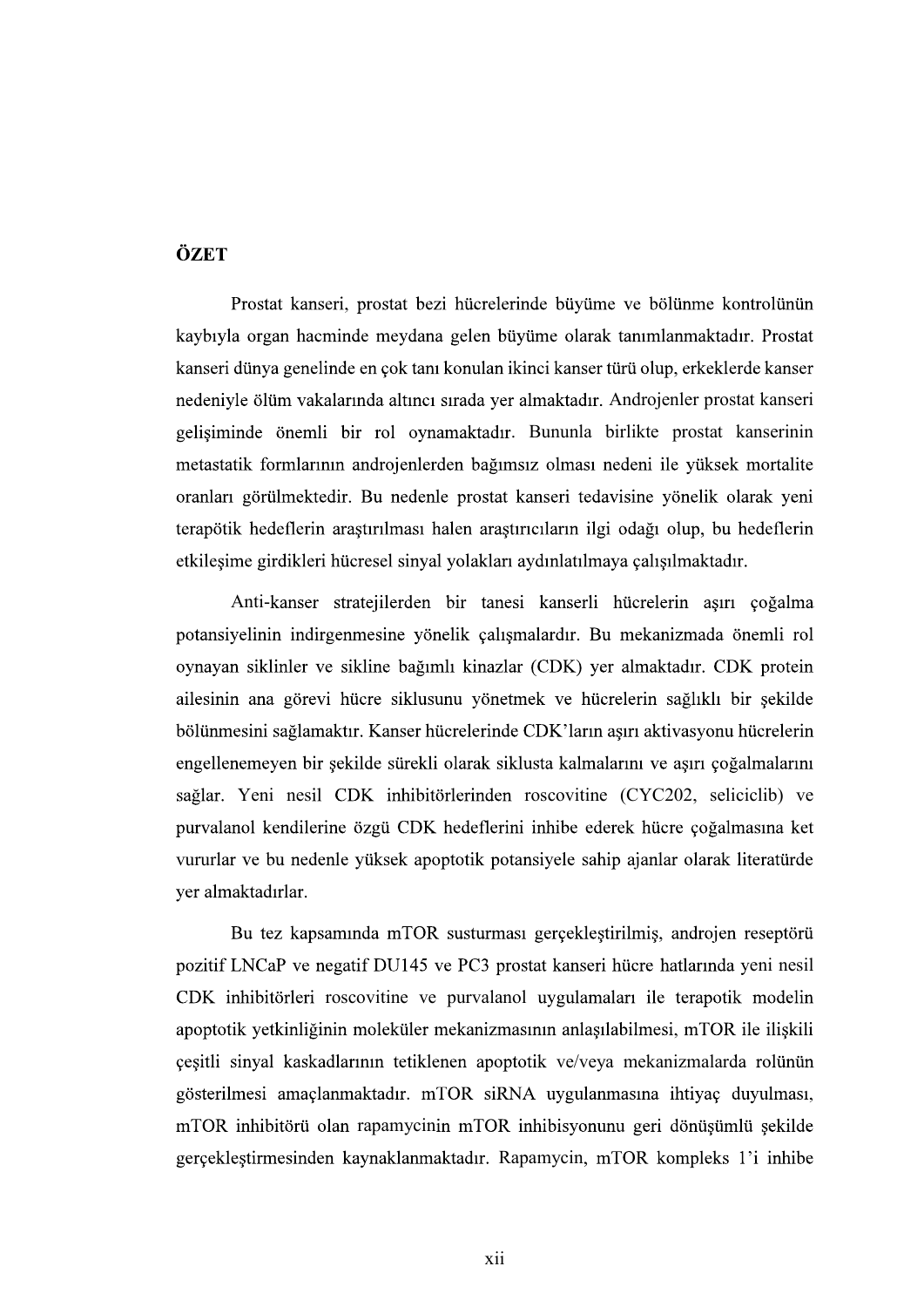ederken, mTOR kompleks 2'ye duyarsızdır. Bu sebeple, mTOR siRNA kullanımı tüm mTOR komplekslerinin baskılanması açısından avantajlıdır.

PC3 ve LNCaP hücrelerinde CDK inhibitörleri purvalanol ve roscovitine'in tek başlarına ve mTOR yoksunluğunda, mTOR'un alt ve üst sinyal yolaklarına olan etkileri Pathscan ELISA analiziyle taranmıştır. Bu ilaçların CDK'den bağımsız etkilerinin bulunduğu; purvalanolün mTOR ve mTOR ilişkili farklı kinaz molekülleri üzerinde roscovitine'den daha yetkin olduğu görülmüştür. PC3 ve LNCaP hücre hatlarında mTOR yoksunluğunun CDK inhibitörlerinin apoptotik etkilerine ket vurduğu ve mTOR tarafından düzenlenen Stat1 ve Stat3 proteinlerinin purvalanol ve roscovitine'in terapotik etkileri üzerinde belirleyici olduğu tespit edilmiştir. Bununla birlikte, LNCaP hücrelerinde CDK inhibitörlerinin Stat3 Ser727 fosforilasyonunu<br>arttırarak Stat3-FoXO1 ve ayrıca CDK5 aktivitesini inhibe ederek AR-Stat3 interaksiyonlarının azalmasına neden olduğu tespit edilmiştir. Bu nedenle, özellikle Stat3 anlatımının ve fosforilasyonunun hücre sağ kalımı ve hücre ölümüyle ilişkili yolakların düzenlenmesinde kritik bir rol oynadığı açığa çıkarılmıştır. DU145 hücrelerinde mTOR siRNA ile birlikte CDK inhibitörlerinin uygulanması, LNCaP ve PC3 hücrelerinden farklı Stat3 anlatım profiline neden olmaktadır. Bu nedenle, DU145 hücrelerinde mTOR yoksunluğu CDK inhibitörlerinin otofaji ya da apoptoz ilişkili olarak değil ama Stat proteinleri aracılığıyla CDK'lar üzerinden hücre siklusuna etki ettiği düşünülmektedir. mTOR protein ifadesini baskılayan CDK inhibitörleri farklı hücre sinyal yolaklarını da baskı altında tutarak apoptotik veya otofajik karara neden olabilmektedirler. mTOR proteinin bu nedenle belirli bir düzeyde hücrelerde bulunması her iki sinyal yolağı hedefleri açısından düzenleyici olup, CDK inhitörleri erken cevap mekanizmasında terapotik etkiyi rapaloglar kadar etkili bir şekilde vansıtmamaktadırlar.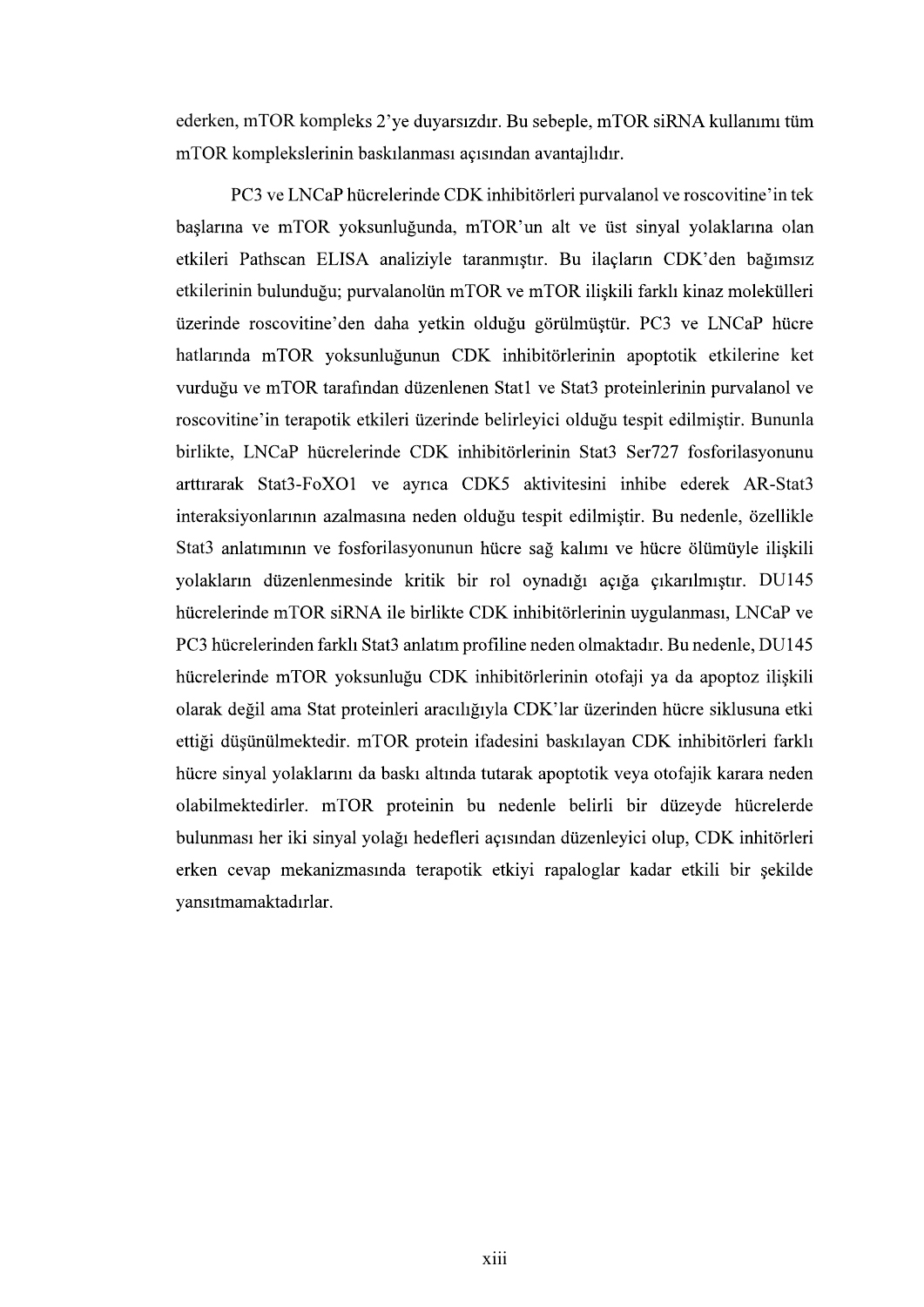## **ABSTRACT**

Prostate cancer is defined as loss of cell growth and proliferation control in prostate tissue cells lead to increased size of prostate gland. Prostate cancer is the second most frequently diagnosed cancer as well as the sixth leading cause of death in males with cancer worldwide. Androgens play a critical role in prostate cancer development. However prostate cancer cells may progress androgen-independently that causes higher mortality rates. Therefore, new therapeutic targets and clarification of their signaling pathways against these aggressive forms are required.

One of the anti-cancer strategies is inhibition of over-proliferation potential of cancer cells. In this mechanism, cyclins and cyclin-dependent kinases (CDKs) play important roles. Major effect of CDK protein family is regulate cell cycle and cell division. In cancer cells, over-activation of CDKs leads to cells continuously remain in cell cycle and causes cellular overproliferation. New generation CDK inhibitors roscovitine (CYC202, seliciclib) and purvalanol inhibits specific CDK targets and thus prevent cell proliferation.

In this study, purvalanol and roscovitine was used to expose the mechanism underlying mTOR-related apoptotic and/or autophagic response and to understand roles of mTOR depending on its signal cascades in the cell death processes via mTOR silenced androgen receptor (AR) negative PC3, DU145 and AR positive LNCaP prostate cancer cell lines. The purpose of using mTOR siRNA is due to a mTOR inhibitor rapamycin's effect on mTOR reversible. Rapamycin inhibits mTORC1 (mammalian target of rapamycin complex 1) however is not effective on mTORC2. Therefore, using mTOR siRNA has huge advantage on silencing both complexes.

In PC3 and LNCaP cells, CDK inhibitors were used alone and with mTOR siRNA combination to scan and analyze differentiation upstream and downstream targets of mTOR using Pathscan ELISA Assay. CDK inhibitors purvalanol and roscovitine affects activation of mTOR and mTOR-related kinases in a CDKindependent manner. However purvalanol shows more potent inhibitory function than